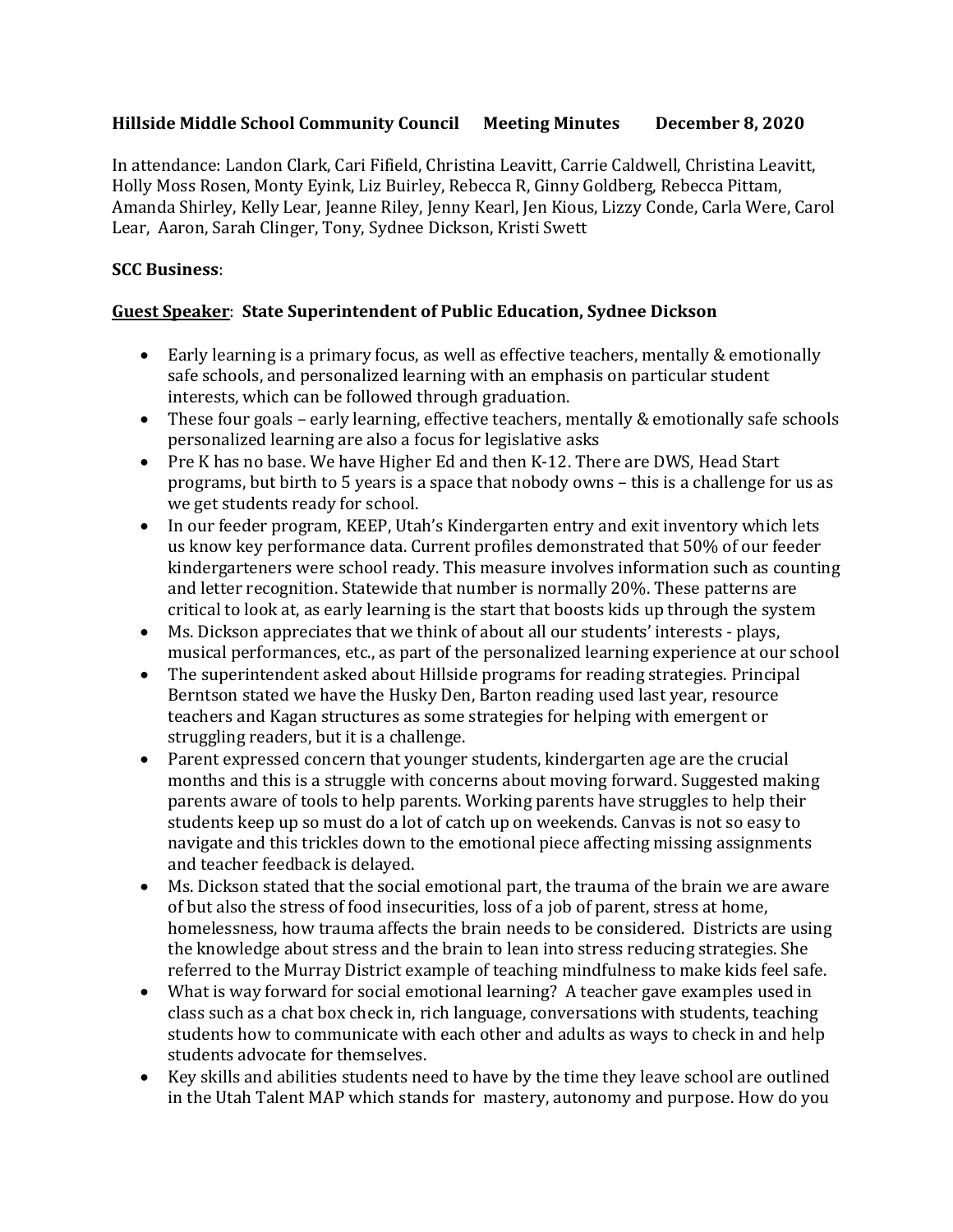make decisions, get a sense of direction. Academic mastery, wellness, civic, financial & economic literacy, digital literacy are all part of the needed skill acquisition.

• Autonomy – creativity & innovation are challenging online but doable. Aspirational characteristics are hard work, resilience, honesty integrity, responsibility.

# **SIC/Counselor/School Representative Report**:

# **Counselor Report**

- Working with and assisting in coordinating Wednesday's in person student groups. Currently we are working with around 40 students and are discussing more ways to support students when we return in January.
- College & Career Readiness  $8<sup>th</sup>$  grade individual conferences in session now and will continue until we can catch as many students/parents as possible.
- Working with Mr. Streba's classes for career training lessons so students can learn differences between certificates, Associates, and Bachelor's degrees
- Working in Ms. Platt's on mindfulness and cognitive distortions (Thinking errors) Zoom lessons.
- Doing live support lessons through Zoom in Digital Literacy for suicide prevention lessons.
- Asked for feedback from parents on Weds. Digital support group for social emotional assistance. We have had a pilot group based upon feedback about students needing support. Most students forget to get into Zoom. Perhaps some Zoom fatigue. Time may also conflict with teacher office hours. Counselors reviewing parent ideas and suggestions to see if this can be evolved to something else in the future.

# **Principal Report:**

- Hearing from phone calls and emails that it is really the social-emotional aspect that needs help. Always looking for motivational strategies to get students coming back week to week.
- Hillside staff and school groups are working on a care package giveaway for December 17. Teachers and staff want our students to know we miss them and care about them.
- Feel free to email Principal Bernston about ideas and comments.

# **School Board Report:**

- For now a comprehensive plan for opening schools in person is focused on lower grades, elementary school
- If virus levels drop, Kristi says she imagines there will be more heard about middle schools and high schools moving toward a plan.